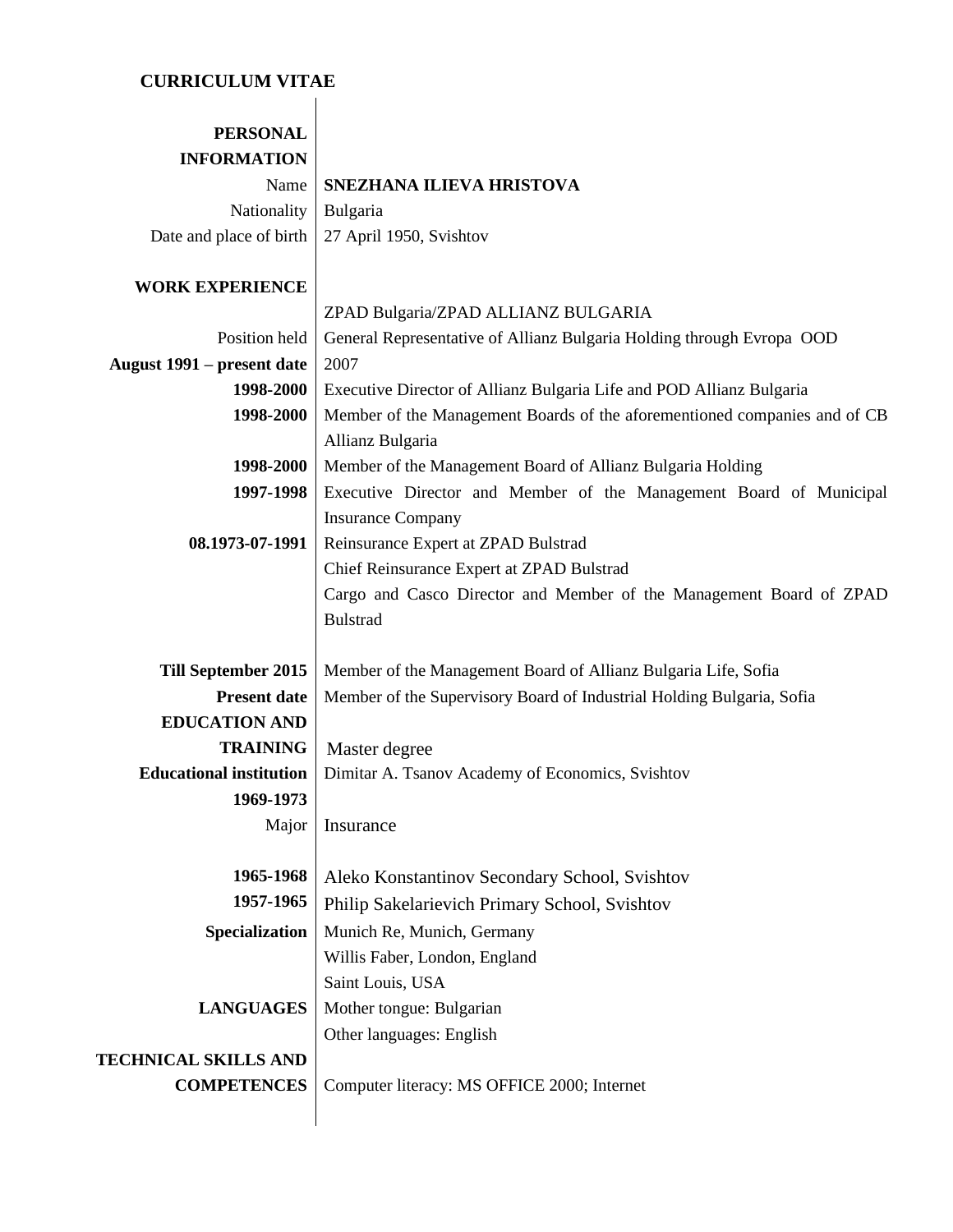# **CURRICULUM VITAE**

#### **PERSONAL INFORMATION**

Name

|                                                                                                                                                                  | BORYANA VLADIMIROVA DIMOVA                                                                                                                                                                                                                                                                                                                                                                                                                                                              |
|------------------------------------------------------------------------------------------------------------------------------------------------------------------|-----------------------------------------------------------------------------------------------------------------------------------------------------------------------------------------------------------------------------------------------------------------------------------------------------------------------------------------------------------------------------------------------------------------------------------------------------------------------------------------|
| <b>Nationality</b>                                                                                                                                               | <b>Bulgaria</b>                                                                                                                                                                                                                                                                                                                                                                                                                                                                         |
| Date and place of birth                                                                                                                                          | 15 April 1955, Sofia                                                                                                                                                                                                                                                                                                                                                                                                                                                                    |
| WORK EXPERIENCE                                                                                                                                                  |                                                                                                                                                                                                                                                                                                                                                                                                                                                                                         |
| $\bullet$ Dates (from - to)<br>• Name and address of<br>employer<br>• Type of business or sector<br>• Position held<br>• Main activities and<br>responsibilities | April 2019 Chief accountant at Sugarland ODD Sofia<br>October 2014 Head of Human Resources BRC AD.<br>August 2010 Director Financial and economic activity at the<br>Administration of the Chief public prosecutor<br>15 July 2002 to 01 august 2010: Financial Director and Chief<br>Accountant at ZMM Bulgaria Holding AD<br>May 2003: Member of the Board of Directors of ZMM Sliven AD<br>February 2007: Chief Accountant at and Member of the Board of<br>Directors of Bulkari EAD |
|                                                                                                                                                                  | 6 March 2002 to 6 June 2002: Chief Accountant at Kavaler AD<br>17 February 1992 to 1 December 2001: Chief Accountant at and<br>and Executive Director<br>Economic Director<br>Intendantsko<br>of                                                                                                                                                                                                                                                                                        |
|                                                                                                                                                                  | Obsluzhvane EAD                                                                                                                                                                                                                                                                                                                                                                                                                                                                         |

23 November 1986 to 17 February 1992: Pricing Methodologist at the MOB Planning Department at the Headquarters of the Ministry of Defence

2 December 1981 to 22 November 1986: Deputy Chief Accountant at ARZ Lyulin

9 January 1980 to 1 December 1981: Economist at Narodna Republika 6 September 1977 to 1 October 1979: Accountant at IEAT

1 September 1973 to 1 October 1976: Pricing and Cost Economist at DSO Bitovo Mashinostroene

17 April 1973 to 1 August 1973: Economist at Narodna Republika

#### **EDUCATION AND TRAINING**

| • Dates (from $-$ to) | Secondary education: $1969 - 1973$ : Vocational School of Economics,    |
|-----------------------|-------------------------------------------------------------------------|
|                       | Sofia                                                                   |
|                       | Higher education: 1974 – 1979: Karl Marx Higher Institute of Economics, |
|                       | major: Accounting                                                       |

MOTHER TONGUE **Bulgarian**

OTHER LANGUAGES

**TECHNICAL SKILLS AND COMPETENCES** Computer literacy: MS OFFICE, WorkFlow Accounting Software, HRMenager Salary Software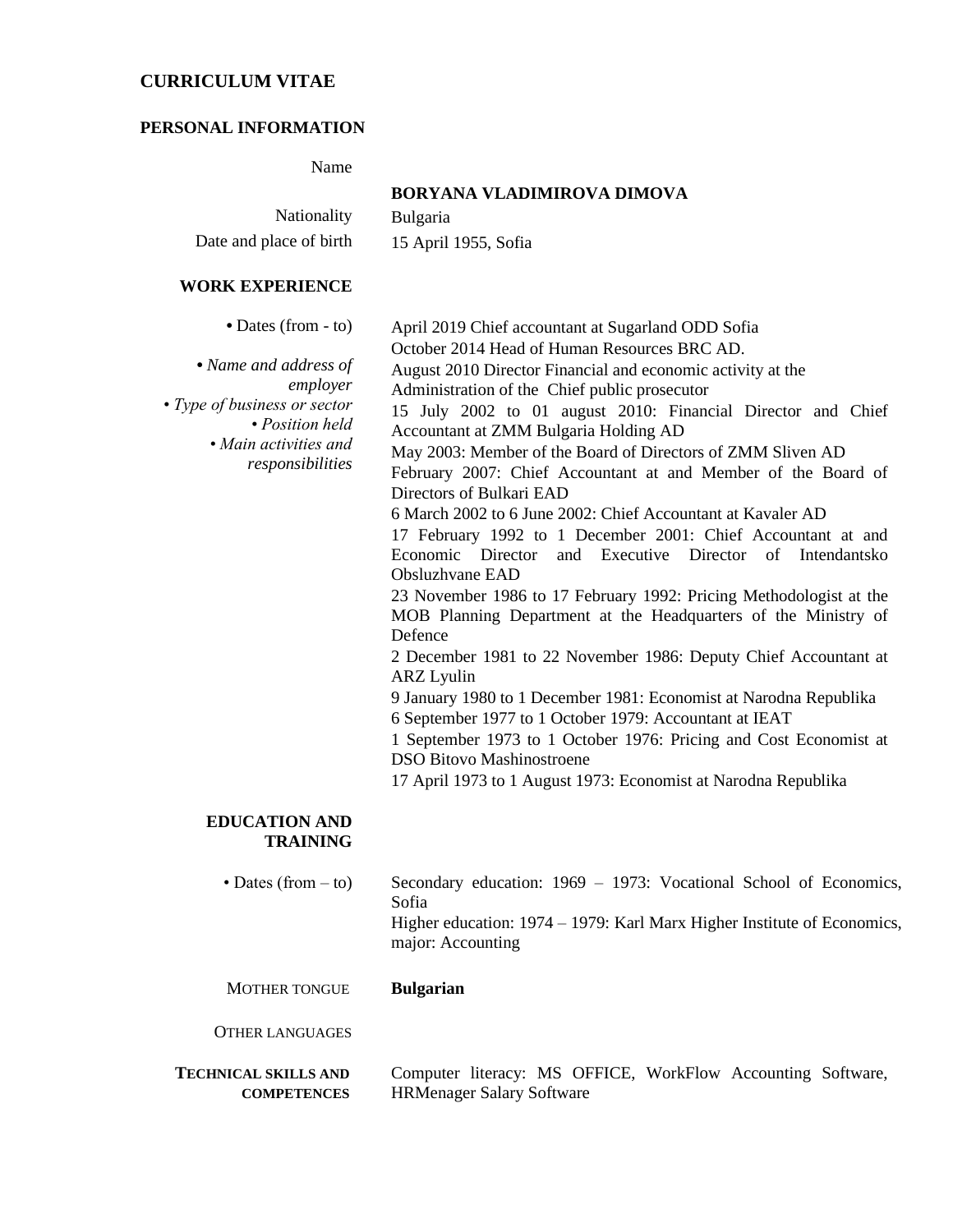**Biography of Mr. Maxim Stanev Sirakov**

### *Professional experience:*

Member of Audit committees of the following companies: **Allianz Bulgaria Non-life Insurance Company –** since 2009. **Allianz Bulgaria Life Insurance Company –** since 2009. **Allianz Bank Bulgaria –** since 2011. **Energy Insurance Company –** since 2018. **Allianz Bulgaria Pension Assurance Company –** since 2018.

Limited auditing practice (annual audit of several small companies) – since 2004.

from 1999.04 till 2016.04 "**Allianz Bulgaria Holding" – CFO,** Executive Vice President and member of the Executive Committee (since 2001 deputy chairman).

> Responsibilities – Planning and controlling, Accounting and international reporting, Tax policy, Development of IT systems (till 2007), Risk management, etc. (other).

*Participation in the boards of Allianz Bulgaria companies:* 

**Allianz Bulgaria Non-life Insurance Company –** Executive member of the Management board (until 2017.02).

**Allianz Bulgaria Life Insurance Company –** Executive member of the Board of directors (until 2018.07).

**Allianz Bank Bulgaria –** member of the Supervisory board (until 2017.01).

**Energy Insurance Company –** member of the Board of directors (until 2018.01).

**Allianz Bulgaria Pension Assurance Company –** member of the Supervisory board (until 2018.09).

1993-1997; 2002-2004 Member of the Management board of **The Association of Bulgarian Insurers**.

1983 – 1999 **The State Insurance Company (DZI,** now part of KBC group**)**. 1983.05 – 1983.12 Chief expert on IT systems and data-processing. 1983.12 – 1992.09 Chief Accountant. 1992.10 – 1993.04 Deputy Chairman. 1993.05 – 1997.10 Chairman **(CEO)**. 1997.11 – 1998.11 Executive director (after transformation into joint-stock company). 1998.12 – 1999.04 Director "Marketing and sales network".

1994 – 1999 Chairman of the Supervisory board of **"Bulgarian Pension Fund" JSC** (later acquired by Pension company "Doverie" and merged with "Doverie" VPF). 1995 – 1997 Member of Supervisory board of **"Bulgarian Post Bank" JSC**.

1980 – 1983 **The Ministry of Finance**, "Accounting methodology" department, expert on accounting methodology and accounting data-processing.